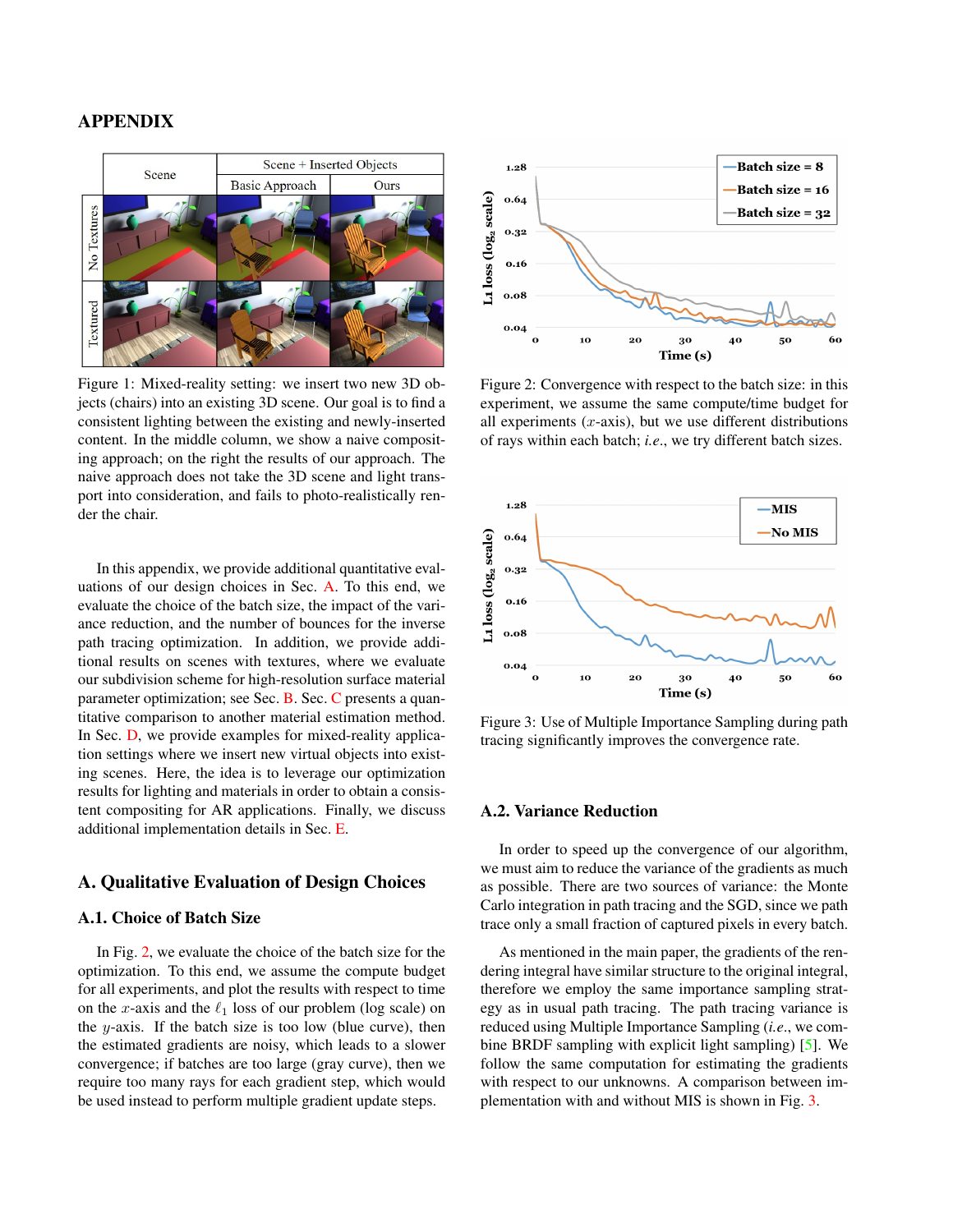#### <span id="page-1-5"></span>A.3. Number of Bounces

We argue that most diffuse global illumination effects can be approximated by as few as two bounces of light. To this end, we render an image with 10 bounces and use it as ground truth for our optimization. We try to approximate the ground truth by renderings with one, two, and three bounces, respectively (see Fig. [4\)](#page-1-3). One bounce corresponds to direct illumination; adding more bounces allows us to take into account indirect illumination as well. Optimization with only a single bounce is the fastest, but the error remains high even after convergence. Having more than two bounces leads to high variance and takes a lot of time to converge. Using two bounces strikes the balance between convergence speed and accuracy.

<span id="page-1-3"></span>

Figure 4: A scene rendered with 10 bounces of light is given as input to our algorithm. We estimate emission and material parameters by using one, two, and three bounces during optimization. Two bounces are enough to capture most of the diffuse indirect illumination in the scene.

### <span id="page-1-0"></span>B. Results on Scenes with Textures

In order to evaluate surfaces with high-frequency surface signal, we consider both real and synthetic scenes with textured objects. To this end, we optimize first for the light sources and material parameters on the coarse per-object resolution. Once converged, we keep the light sources fixed, and we subdivide all other regions based on the surface texture where the re-rendering error is high; *i.e*., we subdivide every triangle based on the average  $\ell_2$  error of the pixels it covers, and continue until convergence. This coarse-to-fine strategy allows us to first separate out material and lighting in the more well-conditioned setting; in the second step, we then obtain high-resolution material information. Results on synthetic data [\[2\]](#page-3-2) are shown in Fig. [5,](#page-2-0) and results on real scenes from Matterport3D [\[1\]](#page-3-3) are shown in Fig. [6.](#page-2-1)

<span id="page-1-4"></span>

| Method   | LIME $[4]$ | <b>Ours</b> |
|----------|------------|-------------|
| Object 1 | $0.45\%$   | $0.00037\%$ |
| Object 2 | $1.37\%$   | $0.14\%$    |

Table 1: We compare the relative error between the estimated diffuse albedo for two objects. We outperform LIME even though our method is not restricted to the estimation of only a single material at a time.

# <span id="page-1-1"></span>C. Additional Comparison to Data-driven Approaches

We compare our approach to Meka et al. [\[4\]](#page-3-4) and present quantitative results in Tab. [1.](#page-1-4) Please note that our approach is not limited to a single material of a single object at a time. The other data-driven references are mostly on planar surfaces only and/or assume specific lighting conditions, such as a single point light close to the surface.

## <span id="page-1-2"></span>D. Object Insertion in Mixed-reality Settings

One of the primary target applications of our method is insertion of virtual objects into an existing scene while maintaining a coherent appearance. Here, the idea is to first estimate the lighting and material parameters of a given 3D scene or reconstruction. We then insert a new 3D object into the environment, and re-render the scene using both the estimated lighting and material parameters for the already existing content, and the known intrinsics parameters for the newly-inserted object. A complete 3D knowledge is required to produce photorealistic results, in order to take interreflection and shadow between objects into account.

In Fig. [1,](#page-0-3) we show an example on a synthetic scene where we virtually inserted two new chairs. As a baseline, we consider a naive image compositing approach where the new object is first lit by spherical harmonics lighting and then inserted while not considering the rest of the scene; this is similar to most existing AR applications on mobile devices. We can see that a naive compositing approach (middle) is unable to produce a consistent result, and the two inserted chairs appear out of place. Using our approach, we can estimate the lighting and material parameters of the original scene, composite the scene in 3D, and then rerender. We are able to produce consistent results for both textured and non-textured scenes (right column).

In Fig. 2 of the main paper, we show a real-world example on the Matterport3D [\[1\]](#page-3-3) dataset, where we insert a virtual teddy into the environment. To this end, we first estimate lighting and surface materials in a 3D scan; we then render the scene with and without the new virtual object; finally, we apply the delta image to the original input and composite the virtual object into the image. Compared to the SVSH baseline, our approach achieves significantly better compositing results.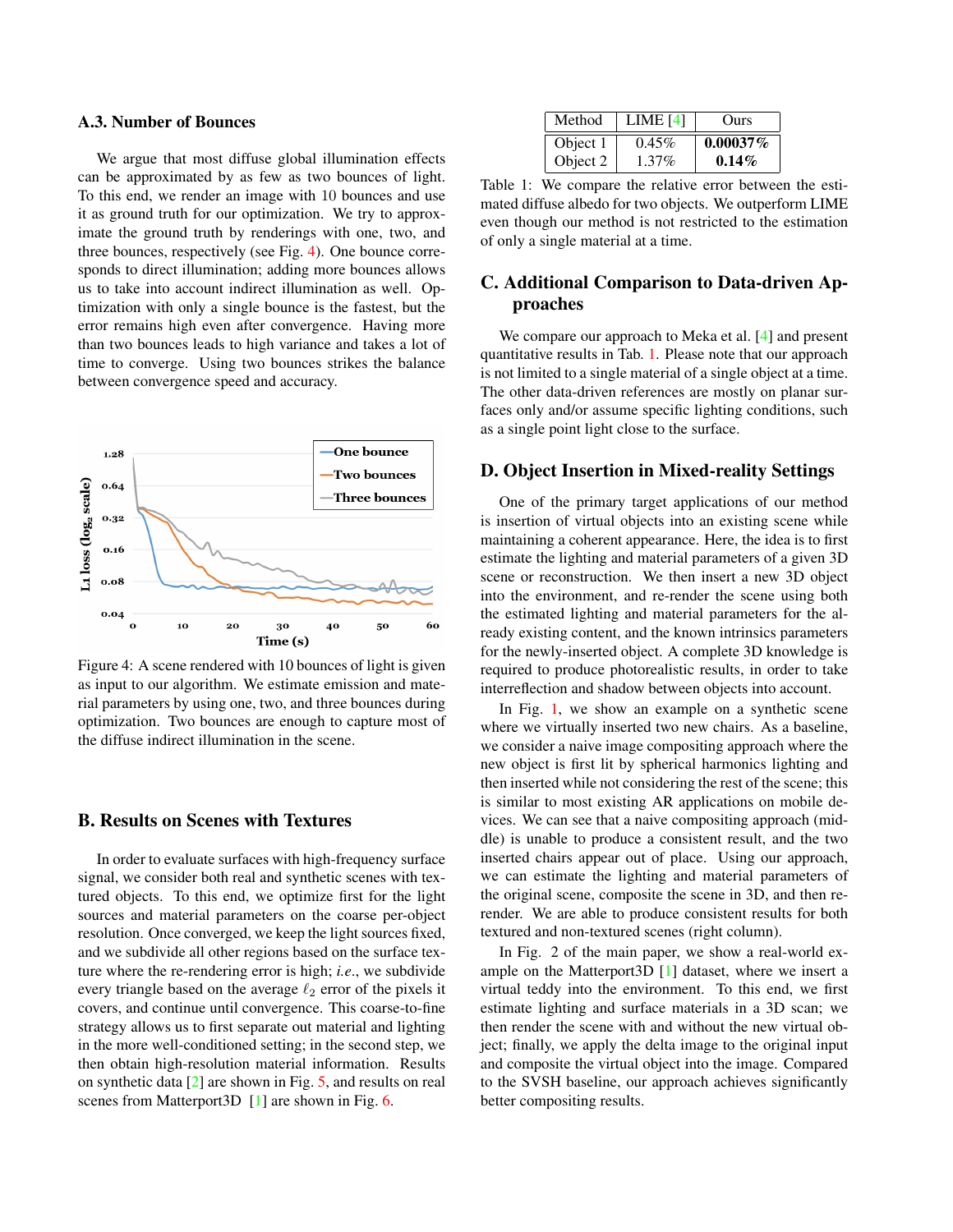<span id="page-2-2"></span><span id="page-2-0"></span>

Figure 5: Results of our approach on synthetic scenes with textured objects. Our optimization is able to recover the scene lighting in addition to high-resolution surface texture material parameters.

<span id="page-2-1"></span>

Figure 6: Examples from Matterport3D [\[1\]](#page-3-3) (real-world RGB-D scanning data) where we reconstruct emission parameters, as well as high-resolution surface texture material parameters. We are able to reconstruct fine texture detail by subdividing the geometry mesh and optimizing on individual triangle parameters. Since not all light sources are present in the reconstructed geometry, some inaccuracies are introduced into our material reconstruction. Albedo in shadow regions can be overestimated to compensate for missing illumination (visible behind the chair in Scene 1), specular effects can be baked into the albedo (reflection of flowers on the TV) or color may be projected onto the incorrect geometry (part of the chair is missing, so its color is projected onto the floor and wall).